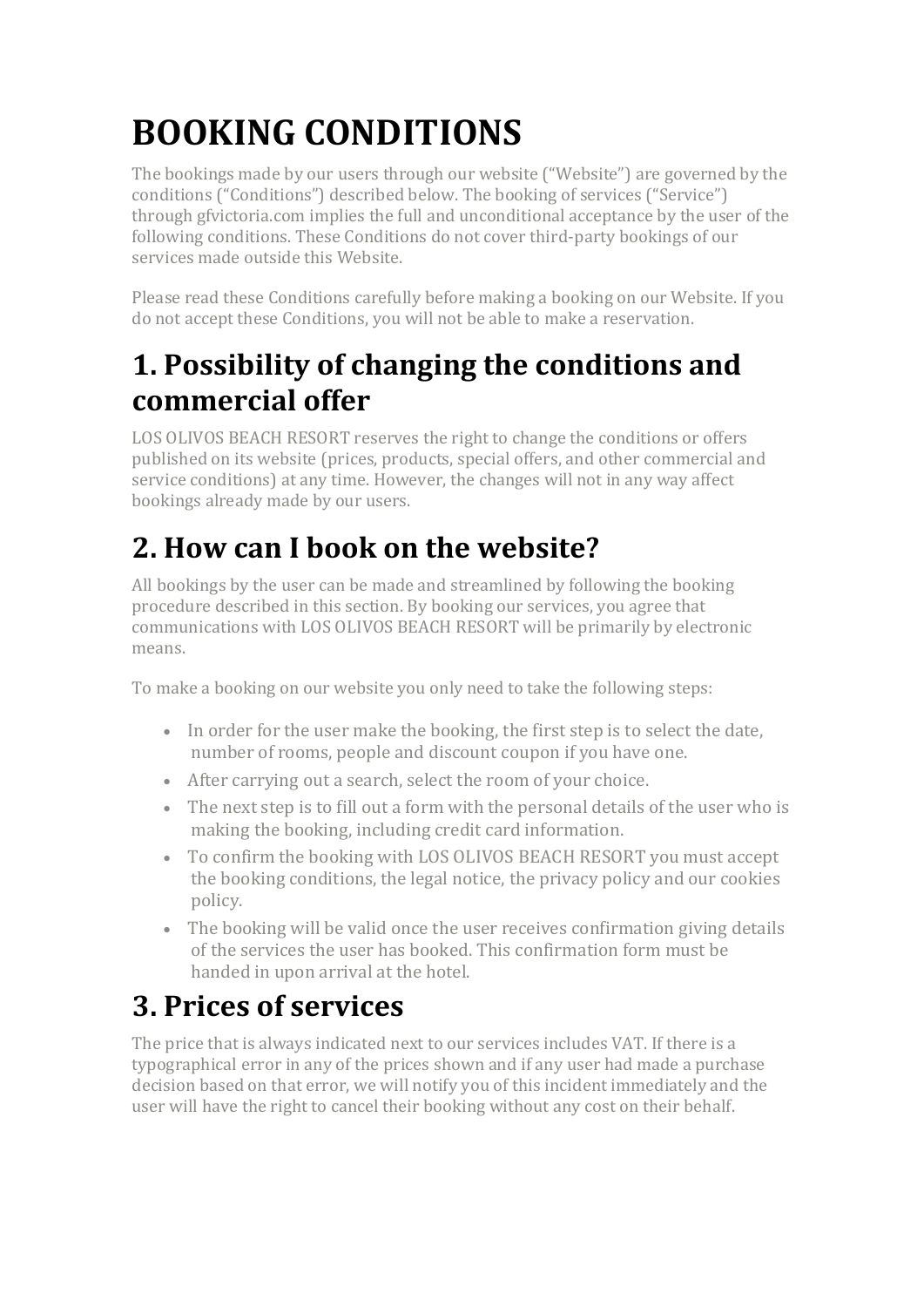## **4. Payment**

At the time of booking and in order to confirm this, the user must provide their credit card information that will serve as a booking guarantee. Your reservation will be fully guaranteed on receiving confirmation by e-mail.

The booking will not be charged to your credit card, payment is made directly at the hotel reception upon arrival.

In some situations, the client may wish to make changes (e.g. name, dates), and any change in booking details must be communicated in writing to the hotel or through the website, at least 72 hours before arrival at the hotel.

Cash payments not accepted if over 2,500 Euros.

## **5. Cancellation**

The user can cancel their booking 3 days in advance of the check in day in advance without cancellation fees. If the booking is cancelled after this period or there is a noshow, 50% of the booking value will be charged as a cancellation fee.

## **6. Travel insurance**

We recommend you make sure you have a good travel insurance policy that adequately covers incidents such as medical expenses, baggage loss, etc.

## **7. Passports and visas**

All users, without exception (including children), must have their personal and family documents in good standing, be it their passport or ID card, according to the laws of the country or countries visited. It is the responsibility of the user, when so required, to obtain visas, passports, vaccination certificates, etc. The accommodation provider declines all responsibility for the following cases: if the granting of visas is rejected by any authority, due to the situation of the user; or entry into the country is denied due to a lack of necessary requirements, to a defect in the required documentation, or because such documents were not provided. In any of the aforementioned cases, the consumer will be responsible for any expenses that arise, and the conditions and rules established for cases of voluntary withdrawal of service will be applied in these circumstances. Users should also be reminded that everybody, and especially non-EU citizens, must ensure, before starting their trip, that they have complied with all the applicable visa regulations and requirements in order to be able to enter all the countries they wish to visit without any problem. Children under 18 must have written permission signed by their parents or guardians, as it may be requested by authorities.

#### **8. Commitment to quality with our users**

The guest must bear in mind that at LOS OLIVOS BEACH RESORT, we are offering human capital, and our staff are willing to help in a personalised way. Our goal is to ensure that guests are satisfied with our products and obtain the highest quality standards.